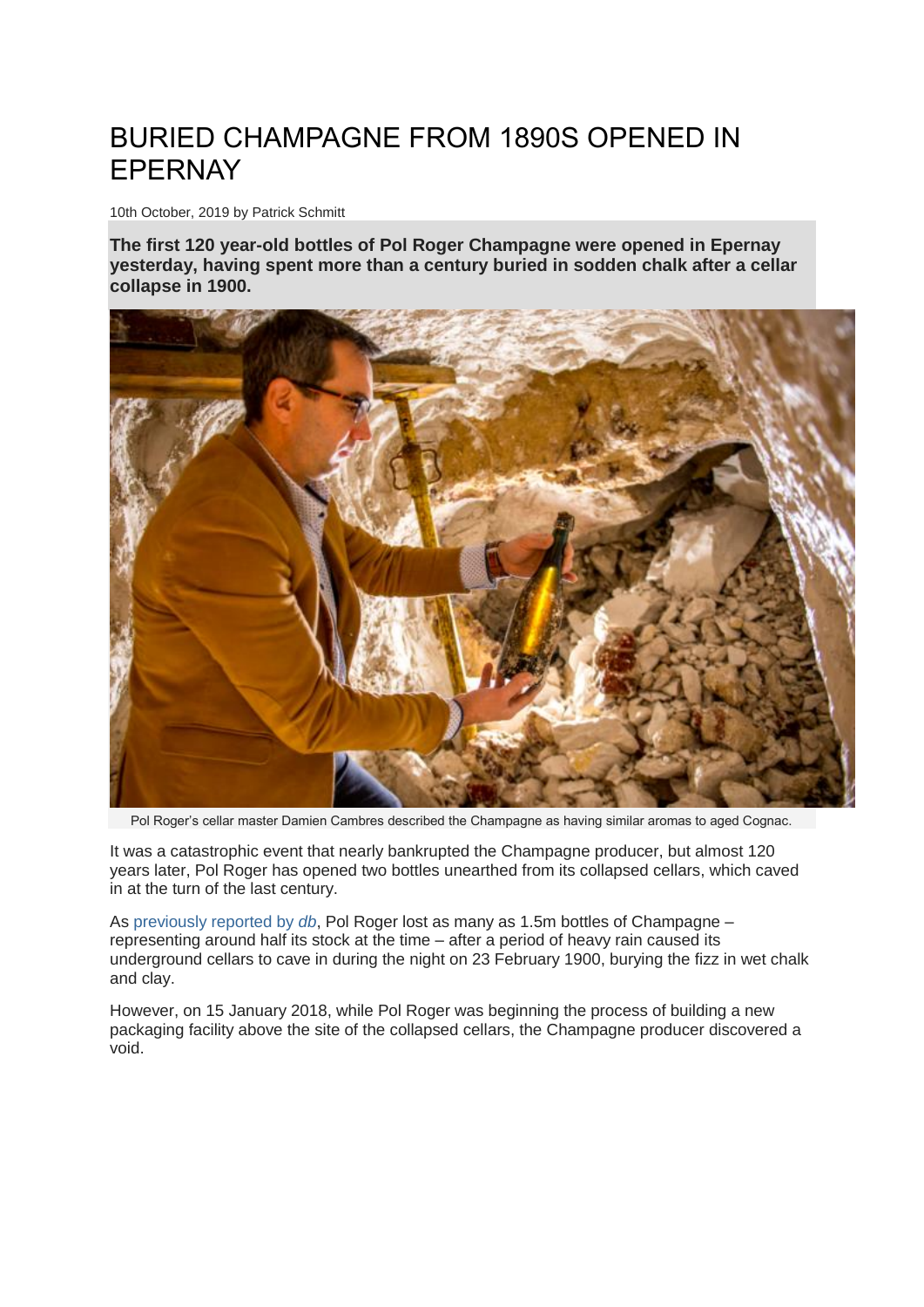

Pol Roger's facility in Epernay after the cellar collapsed in 1900

Among large amounts of broken glass, over the course of several days of careful digging, Pol Roger [found 23 in-tact bottles, which it removed, and sealed with wax.](https://www.thedrinksbusiness.com/2018/02/pol-roger-unearths-champagne-from-1890s/)

However, rains then forced the excavations to stop, as the historic cellars 25m below the ground began to fill with water, before resuming digging again in December the same year, and yielding as many as 100 bottles, although not all of these contained the correct level of Champagne.

Then, on 15 January this year, the void caved in, proving the unstable nature of the historic cellars, and forcing the digging to cease for the foreseeable future.

Nevertheless, Pol Roger, over 118 years since the cellar collapse, has a stash of bottles containing clear wines, with correct levels, and in-tact corks.

While the producer can't be exactly sure what vintage they are from, the bottles are believed to hail from harvests from 1887 to 1898.

Yesterday, several months after the underground explorations stopped, it was decided to open the first historic, buried bottles from the excavation, and see what they tasted like – and *db* was there to witness it.

Two wines were opened very gradually within Pol Roger's bottling facility before later being served in its tasting room to a small group of press.

The first wine was believed to be the younger, hailing possibly from the 1897 vintage, as it was still on its lees, and thought to have been undergoing secondary fermentation when the cellar collapsed.

Pol Roger cellar master Damien Cambres described the Champagne, which had lost its fizz, as containing aromas of spice and vanilla, comparing the nose and flavours in the wine to aged Cognac.

The second, which was believed to be older, and disgorged and dosed, seemed to have a bit more "volume" according to Cambres, with "extraordinary freshness, citrus and exotic fruit".